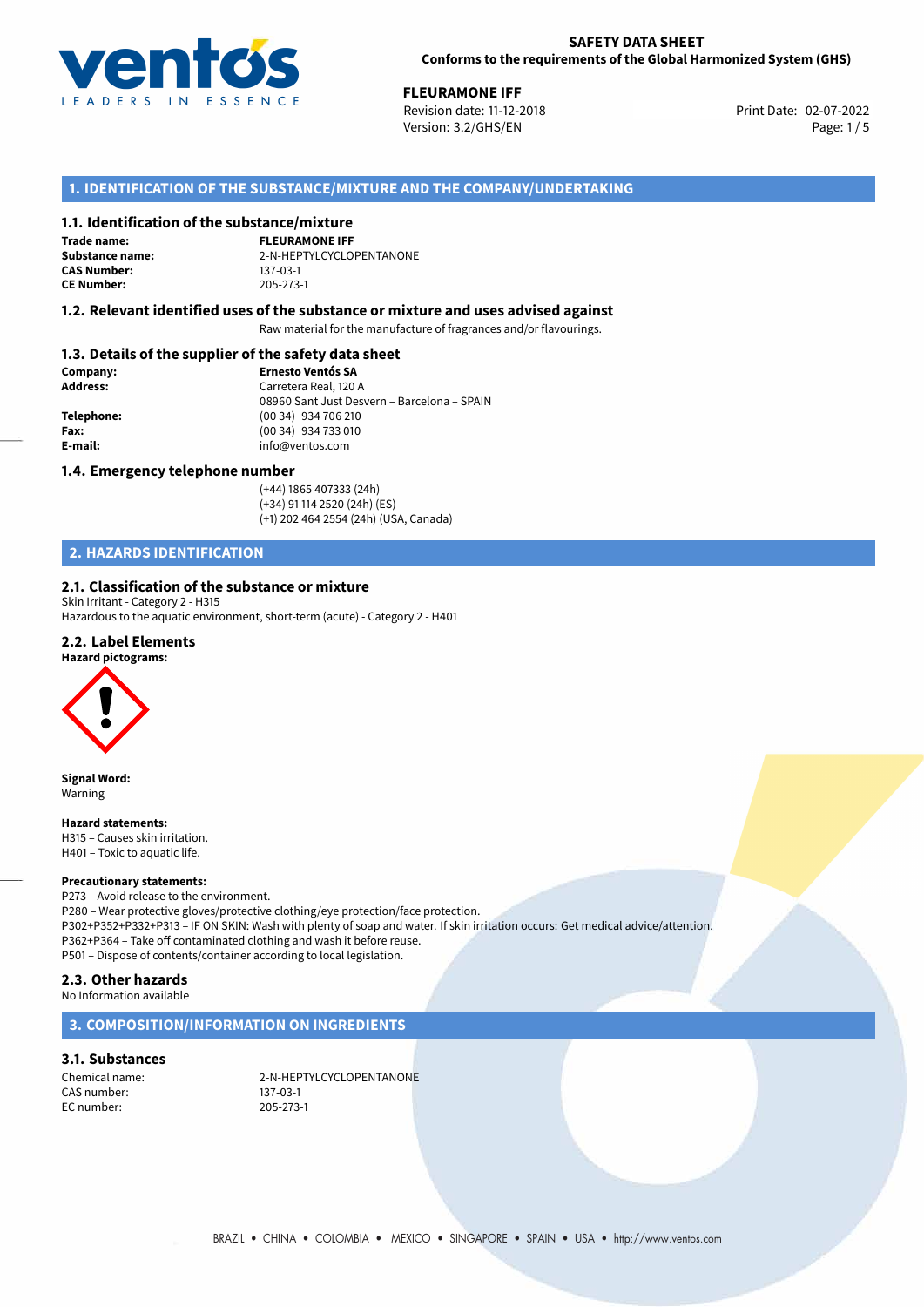

**FLEURAMONE IFF**<br>
Revision date: 11-12-2018 **Print Date: 02-07-2022** Version: 3.2/GHS/EN Page: 2 / 5

## **Hazardous constituents:**

| <b>Chemical Name</b>     | % (w/w)   | <b>CAS No</b><br><b>EC No</b> | <b>Classification according to GHS</b>                                                                                                                             |
|--------------------------|-----------|-------------------------------|--------------------------------------------------------------------------------------------------------------------------------------------------------------------|
| 2-N-HEPTYLCYCLOPENTANONE | $\geq$ 50 | 137-03-1<br>205-273-1         | Acute Toxicity - Category 5 (dermal) - H313<br>  Skin Irritant - Category 2 - H315<br>Hazardous to the aquatic environment, short-term (acute) - Category 2 - H401 |

[See the full text of the hazard statements in section 16.](#page-4-0)

## **3.2. Mixtures**

Not applicable.

# **4. FIRST-AID MEASURES**

## **4.1. Description of necessary first aid measures**

| Ingestion:    | Rinse mouth with water.                                                                                               |
|---------------|-----------------------------------------------------------------------------------------------------------------------|
|               | Obtain medical advice.                                                                                                |
|               | Keep at rest. Do not induce vomiting.                                                                                 |
| Eye contact:  | In case of contact with eyes, rinse immediately with plenty of water for at least 15 minutes and seek medical advice. |
| Inhalation:   | Remove person to fresh air and keep at rest.                                                                          |
|               | Seek immediate medical advice.                                                                                        |
| Skin contact: | Take off immediately all contaminated clothing.                                                                       |
|               | Thoroughly wash affected skin with soap and water.                                                                    |
|               | Seek medical attention if symptoms persist.                                                                           |

# **4.2. Most important symptoms and effects, both acute and delayed**

No information available.

## **4.3. Indication of any immediate medical attention and special treatment needed**

No information available.

# **5. FIRE-FIGHTING MEASURES**

## **5.1. Extinguishing Media**

Water spray, carbon dioxide, dry chemical powder or appropriate foam. For safety reasons do not use full water jet.

## **5.2. Special hazards arising from the substance or mixture**

Known or Anticipated Hazardous Products of Combustion: Emits toxic fumes under fire conditions.

## **5.3. Advice for firefighters**

High temperatures can lead to high pressures inside closed containers. Avoid inhalation of vapors that are created. Use appropriate respiratory protection. Do not allow spillage of fire to be poured into drains or watercourses. Wear self-contained breathing apparatus and protective clothing.

# **6. ACCIDENTAL RELEASE MEASURES**

## **6.1. Personal precautions, protective equipment and emergency procedures**

Evacuate surronding areas. Ensure adequate ventilation. Keep unnecessary and unprotected personnel from entering. Do not breathe vapor/spray. Avoid contact with skin and eyes. Information regarding personal protective measures: see section 8.

## **6.2. Environmental precautions**

To avoid possible contamination of the environment, do not discharge into any drains, surface waters or groundwaters.

## **6.3. Methods and materials for containment and cleaning up**

Cover with an inert, inorganic, non-combustible absorbent material (e.g. dry-lime, sand, soda ash). Place in covered containers using non-sparking tools and transport outdoors. Avoid open flames or sources of ignition (e.g. pilot lights on gas hot water heater). Ventilate area and wash spill site after material pickup is complete.

## **6.4. Reference to other sections**

Information regarding exposure controls, personal protection and disposal considerations can be found in sections 8 and 13.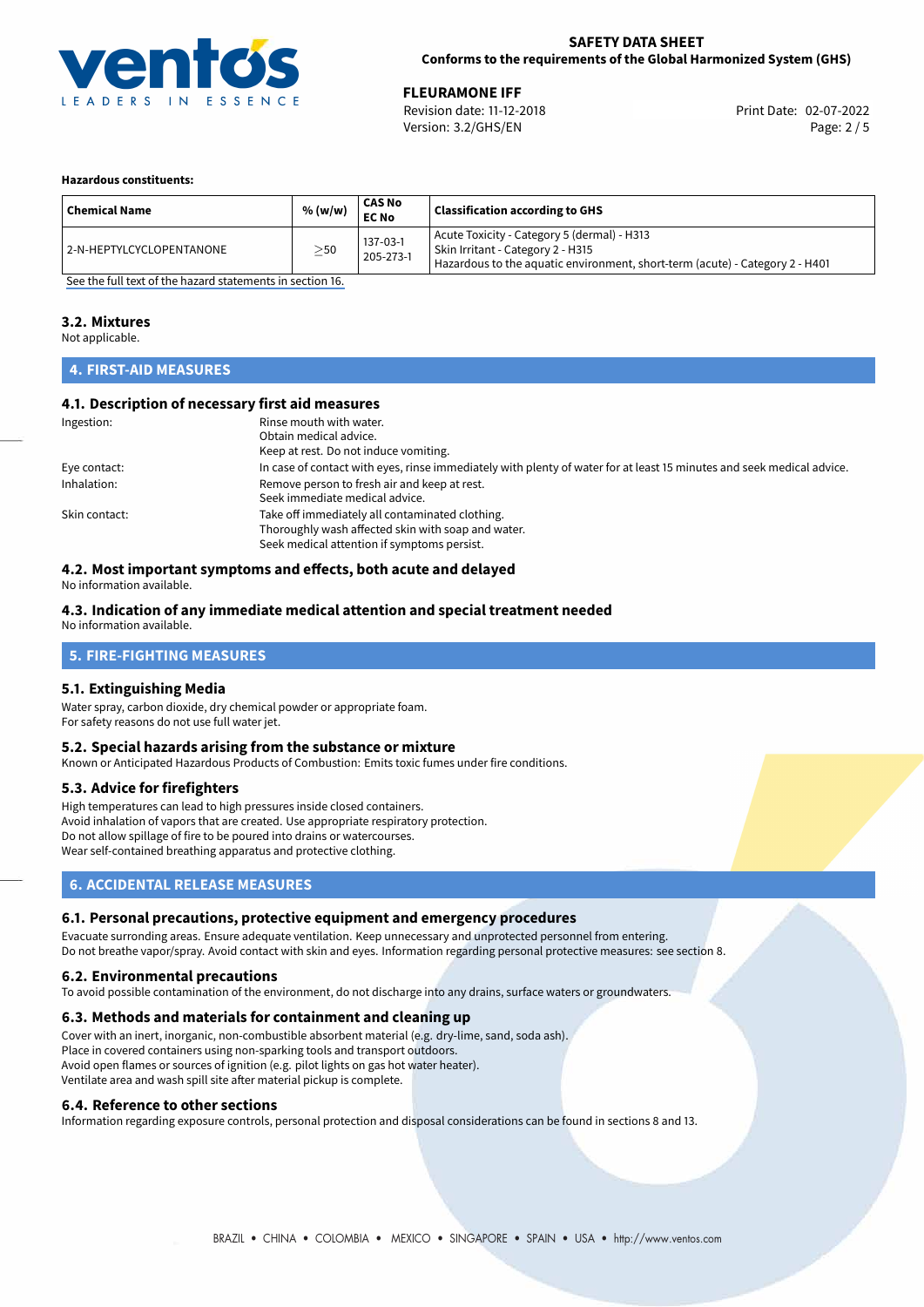

**FLEURAMONE IFF**<br>
Revision date: 11-12-2018 **Print Date: 02-07-2022** Version: 3.2/GHS/EN Page: 3 / 5

# **7. HANDLING AND STORAGE**

## **7.1. Precautions for safe handling**

Do not store or handle this material near food or drinking water. Do not smoke. Avoid contact with the eyes, skin and clothing. Wear protective clothing and use glasses. Observe the rules of safety and hygiene at work. Keep in the original container or an alternative made from a compatible material.

# **7.2. Conditions for safe storage, including any incompatibilities**

Store in tightly closed and preferably full containers in a cool, dry and ventilated area, protected from light. Keep away from sources of ignition (e.g. hot surfaces, sparks, flame and static discharges). Keep away from incompatible materials (see section 10).

## **7.3. Specific end use(s)**

No information available.

**8. EXPOSURE CONTROLS AND PERSONAL PROTECTION**

# **8.1. Control parameters**

Components with occupational exposure limits: None known.

## **8.2. Exposure controls**

Measures should be taken to prevent materials from being splashed into the body. Provide adequate ventilation, according to the conditions of use. Use a mechanical exhaust if required.

## **8.3. Individual protection measures, such as personal protective equipment**

| Eye/Face protection:             | Chemical safety goggles are recommended. Wash contaminated goggles before reuse.                                                            |  |  |  |
|----------------------------------|---------------------------------------------------------------------------------------------------------------------------------------------|--|--|--|
| Hand Protection:                 | Chemical-resistant gloves are recommended. Wash contaminated gloves before reuse.                                                           |  |  |  |
| Body protection:                 | Personal protective equipment for the body should be selected based on the task being performed and the risks<br>involved.                  |  |  |  |
| Respiratory Protection:          | In case of insufficient ventilation, use suitable respiratory equipment.                                                                    |  |  |  |
| Environmental exposure controls: | Emissions from ventilation or process equipment should be checked to ensure they comply with environmental<br>protection legislation.       |  |  |  |
|                                  | In some cases, filters or engineering modifications to the process equipment will be necessary to reduce emissions to<br>acceptable levels. |  |  |  |
|                                  |                                                                                                                                             |  |  |  |

# **9. PHYSICAL AND CHEMICAL PROPERTIES**

## **9.1. Information on basic physical and chemical properties**

| Appearance:                            | Liguid                                |
|----------------------------------------|---------------------------------------|
| Colour:                                | Conforms to standard                  |
| Odour:                                 | Conforms to standard                  |
| Odour theshold:                        | Not determined                        |
| pH:                                    | Not determined                        |
| Melting point/freezing point:          | Not determined                        |
| Boling point/boiling range:            | Not determined                        |
| Flash point:                           | 94 $^{\circ}$ C                       |
| Evaporation rate:                      | Not determined                        |
| Flammability:                          | Not determined                        |
| Lower flammability/Explosive limit:    | Not determined                        |
| Upper flammability/Explosive limit:    | Not determined                        |
| Vapour pressure:                       | 0,0008 calc. (kPa)                    |
| Vapour Density:                        | Not determined                        |
| Density:                               | $0,88-0,888$ g/mL (20 <sup>o</sup> C) |
| Relative density:                      | $0,88-0,888(20^{\circ}C)$             |
| Water solubility:                      | <b>INSOLUBLE IN WATER</b>             |
| Solubility in other solvents:          | <b>SOLUBLE IN ETHANOL</b>             |
| Partition coefficient n-octanol/water: | Not determined                        |
| Auto-ignition temperature:             | Not determined                        |
| Decomposition temperature:             | Not determined                        |
| Viscosity, dynamic:                    | Not determined                        |
| Viscosity, kinematic:                  | Not determined                        |
| Explosive properties:                  | Not determined                        |
| Oxidising properties:                  | Not determined                        |
|                                        |                                       |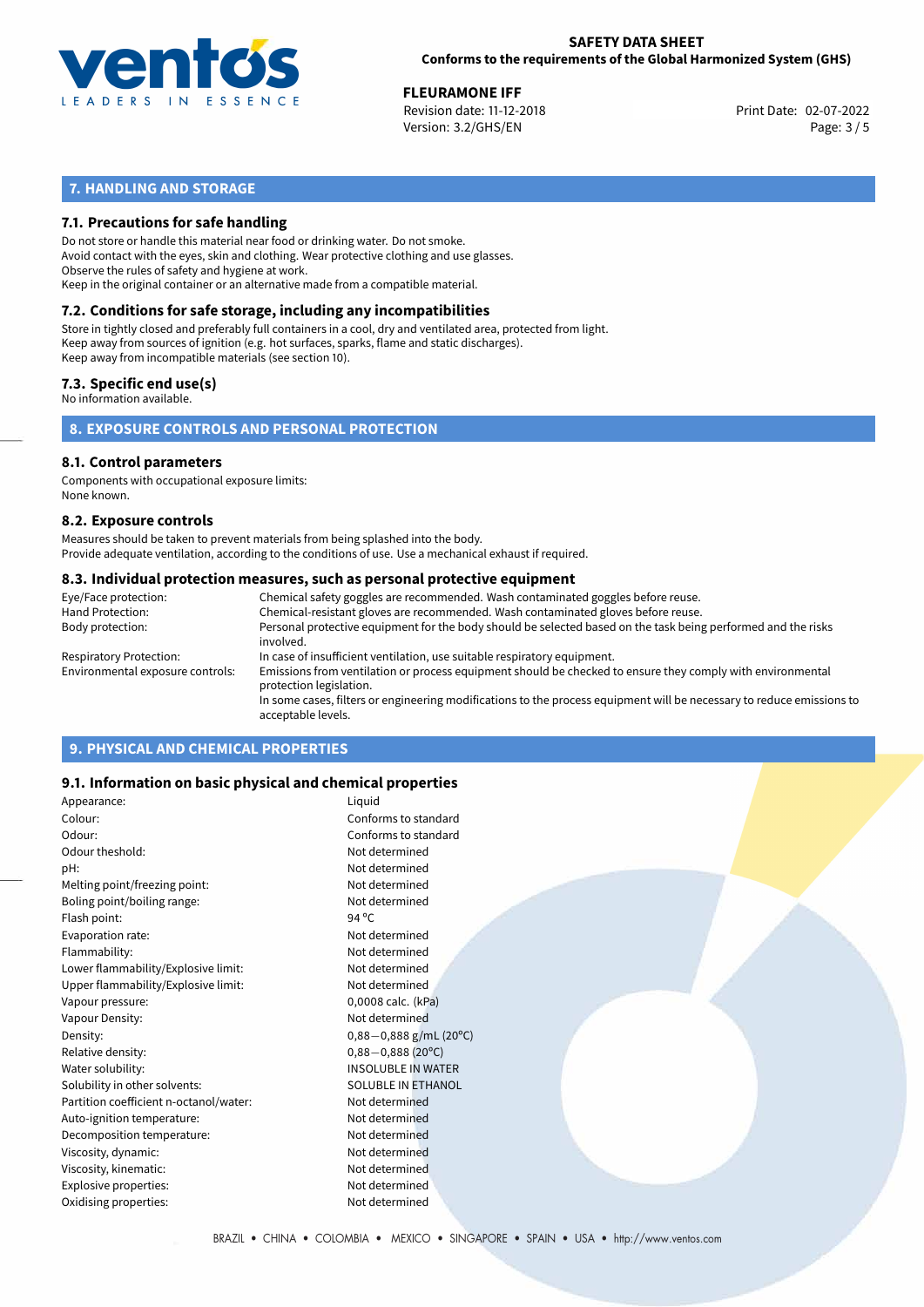

**FLEURAMONE IFF**<br>
Revision date: 11-12-2018 **Print Date: 02-07-2022** Version: 3.2/GHS/EN Page: 4 / 5

# **10. STABILITY AND REACTIVITY**

## **10.1. Reactivity**

No hazardous reactions if stored and handled as prescribed/indicated.

## **10.2. Chemical stability**

The product is stable if stored and handled as prescribed/indicated.

## **10.3. Possibility of hazardous reactions**

No hazardous reactions if stored and handled as prescribed/indicated.

## **10.4. Conditions to Avoid**

Conditions to Avoid: Excessive heat, flame or other ignition sources.

## **10.5. Incompatible materials**

Avoid contact with strong acids and bases and oxidizing agents.

## **10.6. Hazardous decomposition products**

During combustion may form carbon monoxide and unidentified organic compounds.

# **11. TOXICOLOGICAL INFORMATION**

| <b>Acute toxicity</b>                    | Based on the data available, the criteria for classification are not met. |
|------------------------------------------|---------------------------------------------------------------------------|
| <b>Skin corrosion/irritation</b>         | Causes skin irritation.                                                   |
| Serious eye damage/irritation            | Based on the data available, the criteria for classification are not met. |
| <b>Respiratory or skin sensitisation</b> | Based on the data available, the criteria for classification are not met. |
| <b>Germ cell mutagenicity</b>            | Based on the data available, the criteria for classification are not met. |
| Carcinogenicity                          | Based on the data available, the criteria for classification are not met. |
| <b>Reproductive toxicity</b>             | Based on the data available, the criteria for classification are not met. |
| <b>STOT-single exposure</b>              | Based on the data available, the criteria for classification are not met. |
| <b>STOT-repeated exposure</b>            | Based on the data available, the criteria for classification are not met. |
| <b>Aspiration hazard</b>                 | Based on the data available, the criteria for classification are not met. |

# **12. ECOLOGICAL INFORMATION**

## **12.1. Toxicity**

**Assessment:** Toxic to aquatic life. **Experimental/calculated data:** No information available.

**12.2. Degradability** No information available.

**12.3. Bioaccumulative potential** No information available.

### **12.4. Soil mobility** No information available.

## **12.5. Other adverse effects**

See also sections 6, 7, 13 and 15 Do not allow to get into waste water or waterways.

# **13. DISPOSAL CONSIDERATIONS**

## **13.1. Waste treatment methods**

Dispose of in accordance with national and local environmental regulations.